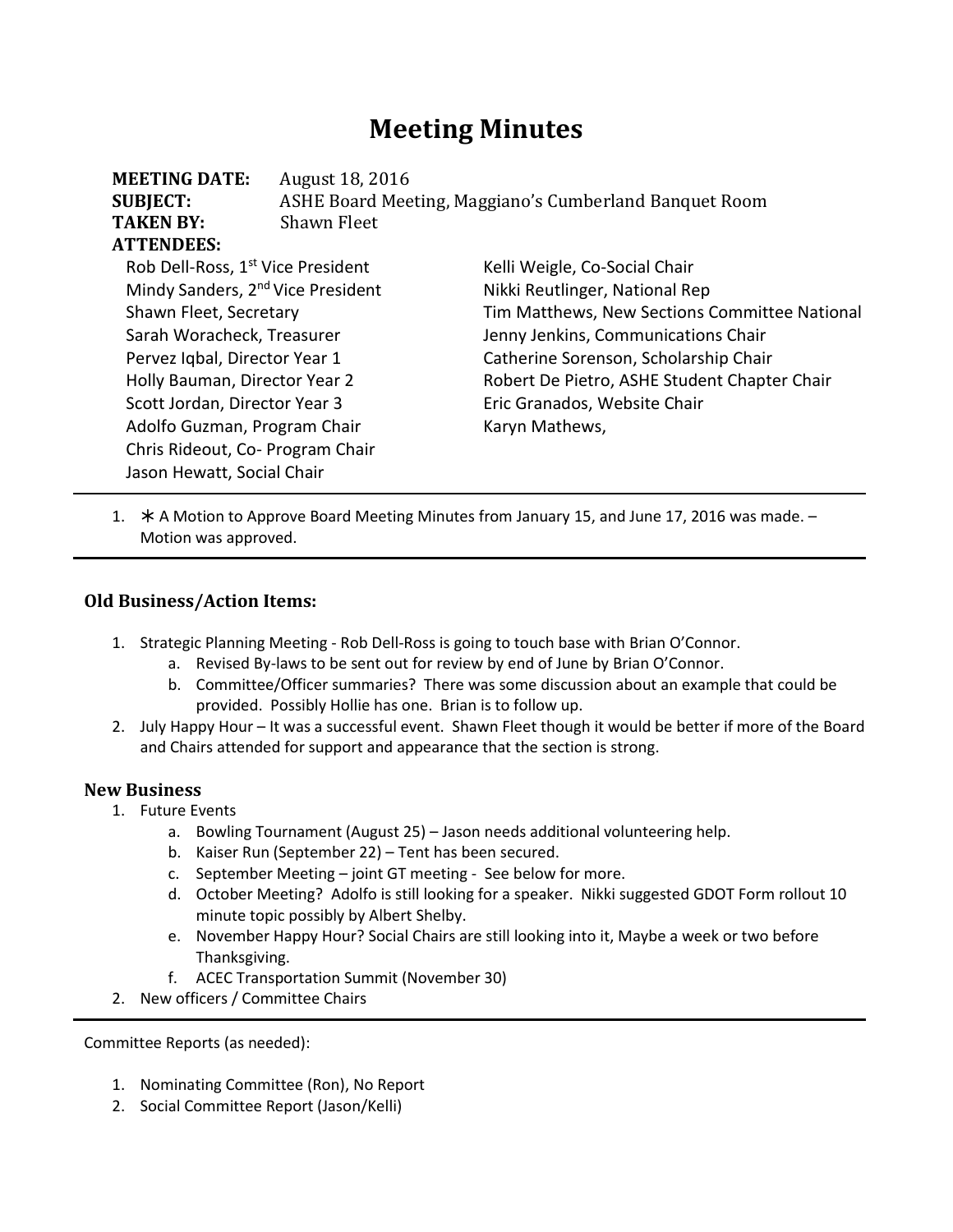#### Page 2 Meeting Minutes

August 18, 2016, Maggiano's Cumberland Banquet Room

ASHE Board Meeting

- a. August  $25<sup>th</sup>$  Bowling Tournament, See above
- b. December 1 Holiday Social (Investigate additional caterer)
- 3. Golf Committee Report (Ashley) No Report
- 4. Program Committee (Adolfo/Chris)
	- a. September Meeting joint meeting with GA Tech Student Chapter *Opportunities for the Future* is the topic. Has a consultant speaker but needs one from GDOT. Tim Matthews can maybe help Adolfo line one up.
	- b. October Meeting Still need speaker and location. See Above.
	- c. Transportation Summit is November  $30<sup>th</sup>$  in Athens, GA See discussion points above.
- 5. Budget (Rick/Sarah) Presented attached Budget Report.
	- a. 2015-16 Budget Review Ongoing
		- b. Balances
- 6. ASHE Membership Committee Report (Dustin)
	- a. Need to collect Dues
- 7. Winter Workshop Committee Report (Brad and Lindsey)
	- a. Meeting is scheduled for next week to ramp up planning
	- b. Location to be in Columbus
	- c. Possibly to have some speakers and attendees from Alabama.
- 8. ASHE Website (Granados)
	- a. Officer's page has been updated. (Need to correct Tim Matthews' e-mail back to GDOT)
	- b. Michael Bywaletz shows on PAYPAL payment receipts. Need to look into changing his name out.
- 9. Scholarship Committee Report (Catherine)
	- a. McGee Scholarship winner to be awarded at the joint September meeting
	- b. We received seven applicants.
- 10. National Representative Report (Nikki)
	- a. The national conference will be soliciting sponsorships for 2017. We will need to approve a sponsorship.
- 11. Georgia Engineers Alliance (Ron)
	- a. GEA New Board Member Orientation August 31 at POND Shawn and Pervez are attending.
- 12. Communications (Jenny)
	- a. Magazine articles. Jenny assumes Ron has taken care of this in July.
- 13. Student Chapter (Robert) April Gadsby is the new president
	- a. September 15<sup>th</sup> Meeting
	- b. Tailgate Event September 22<sup>nd</sup>
- 14. Regional (Ron)
	- a. We also need to make a nomination for the \_\_\_\_\_\_\_\_\_ position by the end of the year. Scott Jordan is interested.
	- b. We need to find out when the vote is?
- 15. National Technical Rep (Mindy) No Report
	- a. GA Section Cloud storage
- 16. Additional question and discussion on the Audit process and completed this by a Vice President (Mindy).

### **Next scheduled board meeting will be following the September Meeting?**